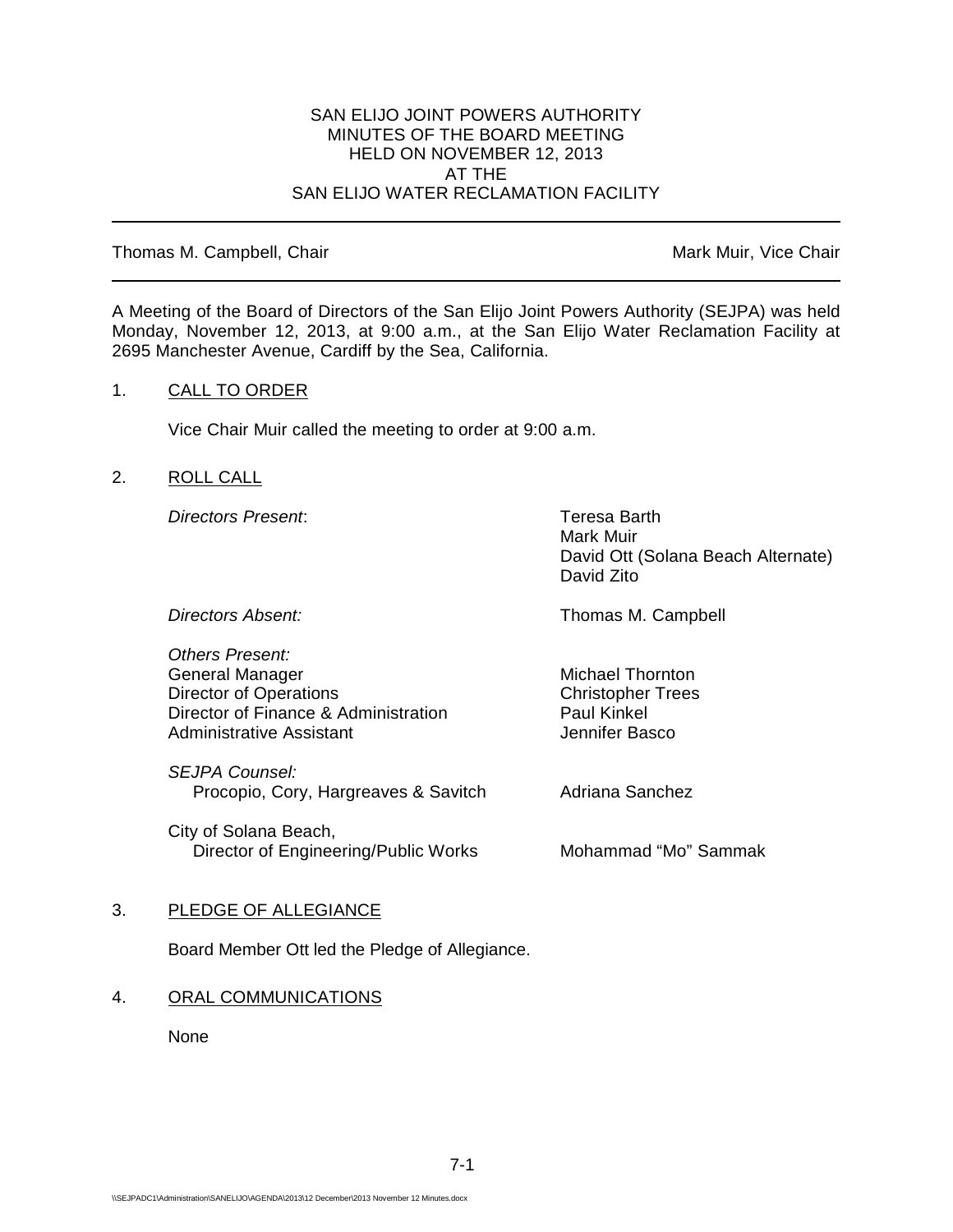## 5. PRESENTATION OF AWARDS

None

#### 6. CONSENT CALENDAR

Moved by Board Member Barth and seconded by Board Member Zito to approve the Consent Calendar.

Motion carried with the following vote of approval:

| AYES:    | Barth, Muir, Ott, and Zito |
|----------|----------------------------|
| NOES:    | None                       |
| ABSENT:  | Campbell                   |
| ABSTAIN: | None                       |

Consent Calendar:

| Agenda Item No. 7  | Approval of Minutes for the October 14, 2013 meeting                            |
|--------------------|---------------------------------------------------------------------------------|
| Agenda Item No. 8  | Approval for Payment of Warrants and<br>Monthly<br><b>Investment Report</b>     |
| Agenda Item No. 9  | San Elijo Water Reclamation Facility Treated Effluent<br>Flows - Monthly Report |
| Agenda Item No. 10 | San Elijo Joint Powers Authority Recycled Water Program<br>- Monthly Report     |

#### 12. ITEMS REMOVED FROM CONSENT CALENDAR

Agenda Item No. 11 Revised Rules and Regulations for Recycled Water **Service** 

Board Member Barth removed Agenda Item No. 11 from the Consent Calendar and commented on the nutrient value in recycled water. Board Member Barth stated that recycled water users are saving money because when using recycled water they get an added benefit of free fertilizer. General Manager Thornton agreed and stated that many customers report that they use less fertilizer as a result of using recycled water.

Moved by Board Member Barth and seconded by Board Member Zito to:

1. Approve Resolution 2014-01 adopting revised Rules and Regulations for Recycled Water Service

Motion carried with the following vote of approval:

AYES: Barth, Muir, Ott, and Zito NOES: None ABSENT: Campbell<br>ABSTAIN: None **ABSTAIN:**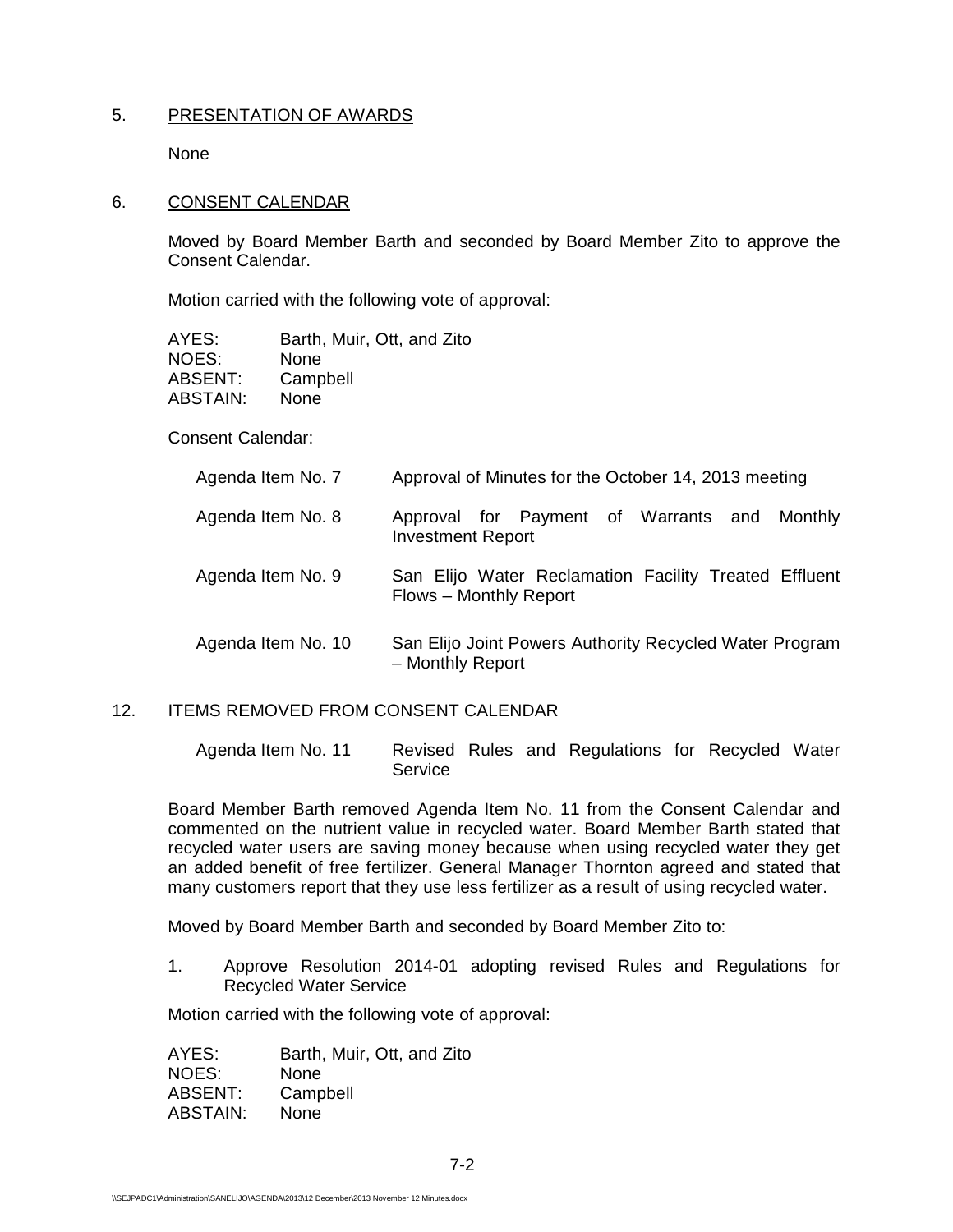## 13. ACCEPTANCE OF COMPLETION - CONSTRUCTION OF THE ADVANCED WATER TREATMENT PROJECT FOR THE SAN ELIJO WATER RECLAMATION FACILITY

General Manager Thornton reported to the Board of Directors that the SEJPA is now ready to accept completion of the construction contract for the Advanced Water Treatment Project. Despite a delay in completion due to the lack of performance with a vendor of the contractor, the Advanced Water Treatment Facility has been operational and producing water for several months. Mr. Thornton stated that the SEJPA wanted to ensure that system training, including membrane cleaning and troubleshooting, were completed prior to the acceptance of the construction project.

Moved by Board Member Barth and seconded by Board Member Zito to:

1. Authorize the General Manager to sign and record a Notice of Completion for the Advanced Water Treatment Project and W. M. Lyles Co.

Motion carried with the following vote of approval:

AYES: Barth, Muir, Zito and Ott NOES: None ABSENT: Campbell ABSTAIN: None

#### 14. GENERAL MANAGER'S REPORT

General Manager Thornton updated the Board Members on the status of the recycled water agreement amendments with the San Dieguito Water District and the Santa Fe Irrigation District. Amendments are being drafted and will be presented to the Board of Directors at the next Board meeting.

General Manager Thornton stated that he attended the Southern California Alliance of Publicly Owned Treatment Works (SCAP) Strategic Planning Session in Ventura County on November 7, 2013, where they discussed issues pertinent to the wastewater industry, including potential regulatory changes, pending legislation, and the changing landscape of recycled water.

#### 15. GENERAL COUNSEL'S REPORT

None

#### 16. BOARD MEMBER COMMENTS

Board Member Barth shared her visit to the Rancho Santa Fe Rotary Club, where she gave a brief discussion on SEJPA's history and partnerships with the San Dieguito Water District and the Santa Fe Irrigation District.

#### 17. CLOSED SESSION

None